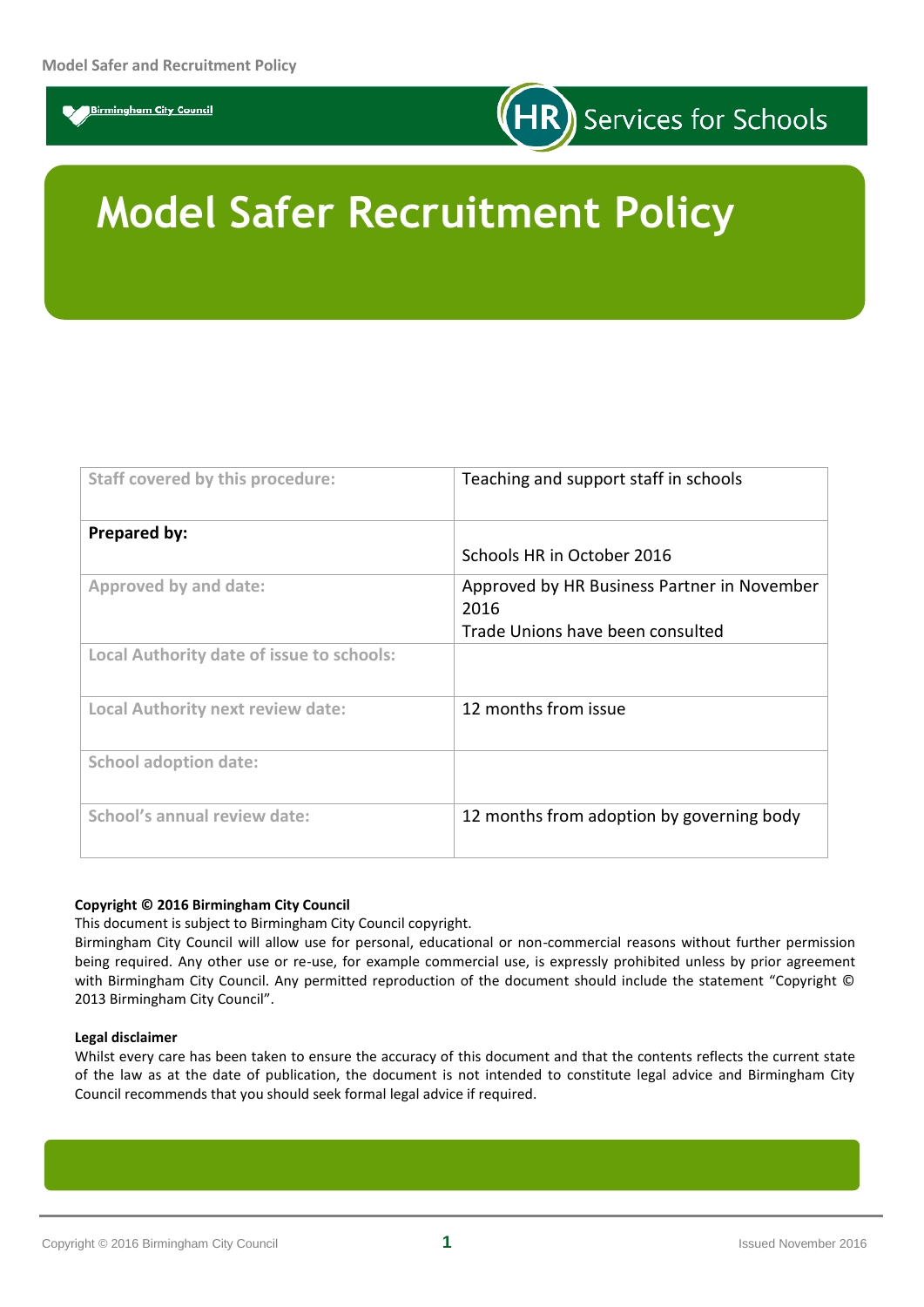**Model Safer and Recruitment Policy**

## **Contents**

- Introduction
- Guidance on the Law
- Enhanced disclosure and barring certificate and risk assessment

Positive disclosures

General recruitment procedures

Safer recruitment training

Induction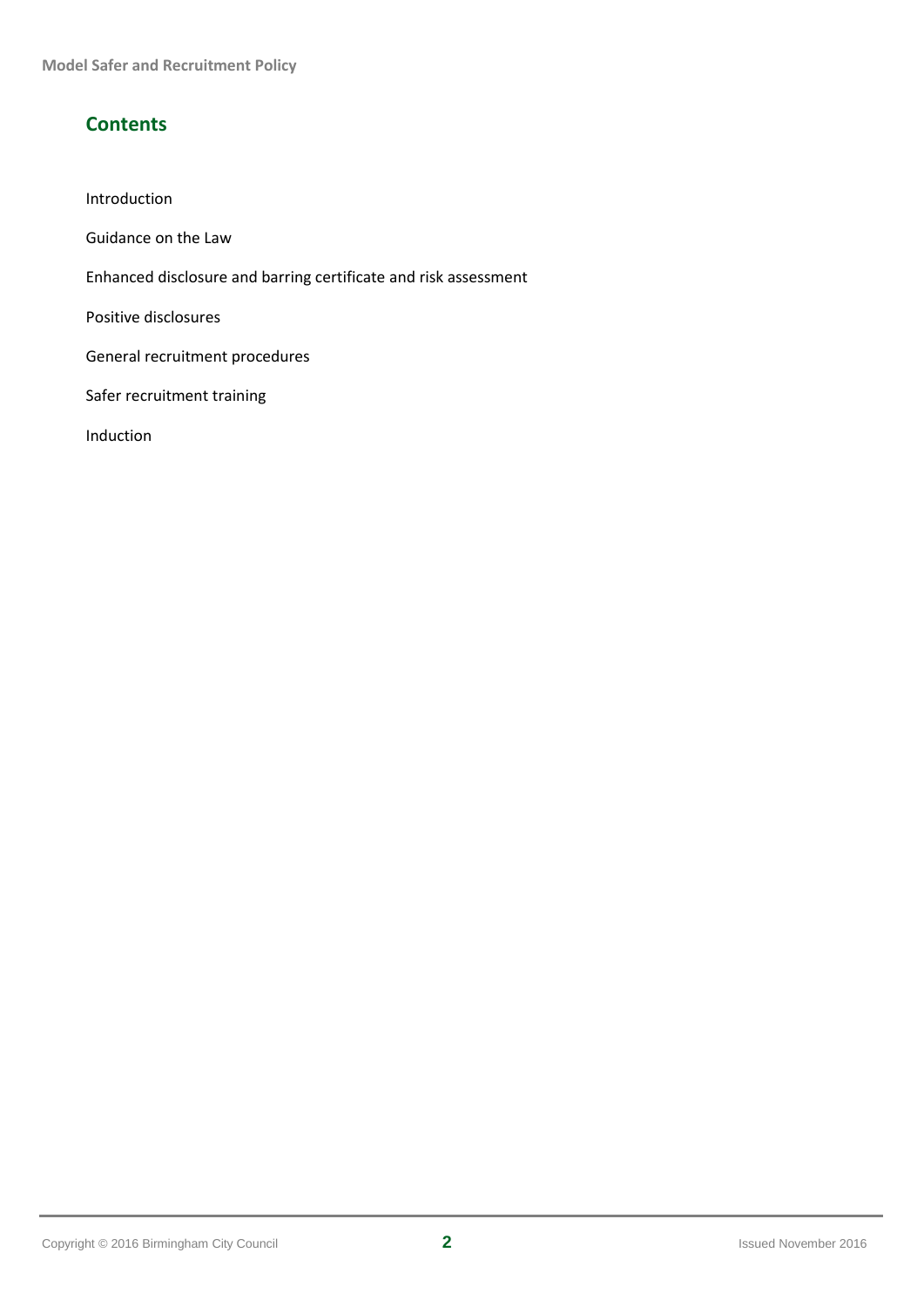## **Introduction**

1. The Governing Body of WELFORD PRIMARY School has adopted this Safer Recruitment policy in accordance with the [School Staffing \(England\) Regulations 2009](http://www.legislation.gov.uk/2009/2680?title=School%20Staffing%20Regulations) and [Keeping children safe in education](https://www.gov.uk/government/publications/keeping-children-safe-in-education--2)  [statutory guidance,](https://www.gov.uk/government/publications/keeping-children-safe-in-education--2) for the safe and legal employment of people to work in the school.

2. The Governing Body is committed to the welfare of children and young people in its care. It recognizes that the legal requirements for recruiting and employing people to work in the school include provisions specifically to protect children from harm and that following these provisions is an essential part of its duty of care. It also recognizes that the legal requirements for checking prospective employees' right to work in the United Kingdom protect those responsible for recruitment from fines for infringing the law.

3. The Governing Body has also adopted th[e model Child Protection Policy](http://www.lscbbirmingham.org.uk/images/stories/Section_16.doc) recommended by Birmingham City Council.

4. The Governing Body will ensure that all employees are made aware of this policy, the Child Protection and Data Protection Policy. It will publish them through its scheme of publication in accordance with the Freedom of Information Act.

## **Guidance on the Law**

5. The Governing Body is committed to following the Keeping Children Safe in Education [statutory](https://www.gov.uk/government/publications/keeping-children-safe-in-education--2)  [guidance](https://www.gov.uk/government/publications/keeping-children-safe-in-education--2)

6. The Head Teacher is required to ensure that checks on the [right to work in the United Kingdom](https://schoolshr.birmingham.gov.uk/irj/portal/hrservices/ASCC-AS-RTW-GUI002#preventionofillegalworking) comply with the requirements of the Immigration, Asylum and Nationality Act 2006

7. The Governing Body is committed to its legal duties and responsibilities in respect of [equality in](http://www.teachernet.gov.uk/_doc/11059/Equality_legislation___guide_for_schools_V2__2__1.pdf)  [employment.](http://www.teachernet.gov.uk/_doc/11059/Equality_legislation___guide_for_schools_V2__2__1.pdf)

## **Checks and recording**

8. The Governing Body commits the school to working in compliance with the legal requirements on schools to undertake pre-employment checks as outlined in the School Staffing Regulations, Keeping Children Safe in Education statutory guidance and other legislative provisions, including the Childcare Disqualification Regulations. The Head Teacher is required to

• Ensure that all required pre-employment checks on new employees, including casual and short-term employees, are made and completed satisfactorily before a formal offer of employment is made and that these checks are recorded in the required register (known as the 'single central record').

• Ensure that the single central record is kept of the checks already undertaken on existing employees. • Ensure that the required written confirmation of all required checks is obtained and retained on file, from agencies and third party organisations supplying staff to the school, including organisations providing specialist coaches or instructors and centrally managed services., ensuring details of staff supplied by agencies and third party organisations working more than 3 times in 30 days are recorded in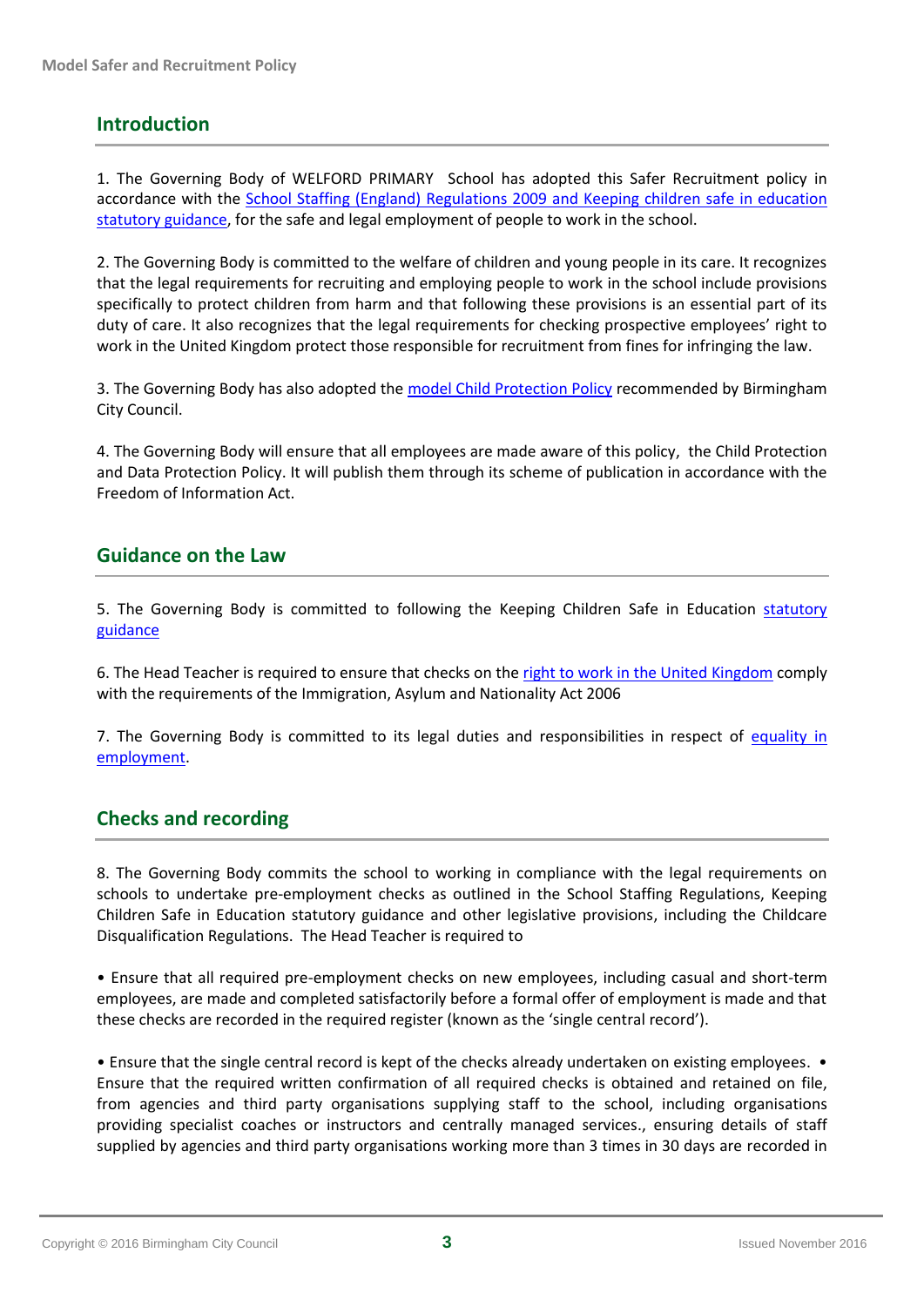the single central record. Also, that the identity of each and every person supplied by an agency is checked by the school before the person starts work.

• Ensure that self-employed people engaged directly by the school are subject to the same checks as would be the case if they were employed by the school.

• Ensure that the checks involve copying (or electronic scanning) each specified document as required, signing and dating the copy and placing the copy in secure storage in accordance with Data Protection legislation. Photocopies or scanned images of DBS certificates will not be taken or held on file.

• Arrange for all volunteers to undertake an identity check

Ensure a DBS certificate with a barred list check is obtained for volunteers deemed to be working in regulated activity., ,

 Ensure barred list checks are not carried out on any person, including volunteers, who are not in or seeking to enter regulated activity.

9. The Governing Body will ensure that these requirements are applied to the selection of a head teacher or deputy head teacher.

10. The Governing Body will ensure that it works with the local authority and complies with the requirements of the Safeguarding Vulnerable Groups Act 2006 to refer prescribed information to the Disclosure and Barring Service when required to do so.

#### [Back to Top](https://schoolshr.birmingham.gov.uk/cs/Satellite?pagename=SchoolsHR%2FSHR%2FCommon%2FSHRWrapper&SAPEnvironment=EXPGOVSSL&contentID=ASCC-AS-SAFREC-POL&contentType=SHR_Category_C#Top)

## **Enhanced disclosure and barring certificate and risk assessment**

11. The Governing body has discretion to use a person's previous DBS clearance, subject to carrying out a new barred list check if a requirement of the role, or carry out a check with the Update Service subject to the conditions outlined in the Keeping Children Safe in Education statutory guidance.

12.The Governing Body permits the commencement of employment before an enhanced criminal record certificate has been obtained only in justifiable circumstances approved by the Head Teacher following a [risk assessment](https://schoolshr.birmingham.gov.uk/irj/portal/hrservices/ASCC-AS-CRB-GUI) and provided that an application for such a certificate has been submitted. If a requirement for the role, a new barred list check will be carried out prior to the person starting work while awaiting a certificate. In each case the Head Teacher is required by the Governing Body to record the risk assessment and the decision, monitor the situation every fourteen days until the enhanced certificate from the Disclosure and Barring Service is received and to be accountable for the decision to allow the employee to start work.The Governing Body will ensure that people who have lived/worked outside the UK for three months or more within the last five years or have come from overseas undergo the same checks as for all other appointments and volunteers, including obtaining enhanced disclosure and barring certificates. Where obtaining a DBS certificate is not sufficient to establish that person's suitability to work in a school, because of the time spent abroad, the governing body will make such further checks as they consider appropriate by asking the person to provide a certificate of good conduct or equivalent, and ensuring the person completes th[e overseas declaration form](https://schoolshr.birmingham.gov.uk/irj/portal/hrservices/ASCC-AS-CRB-GUI)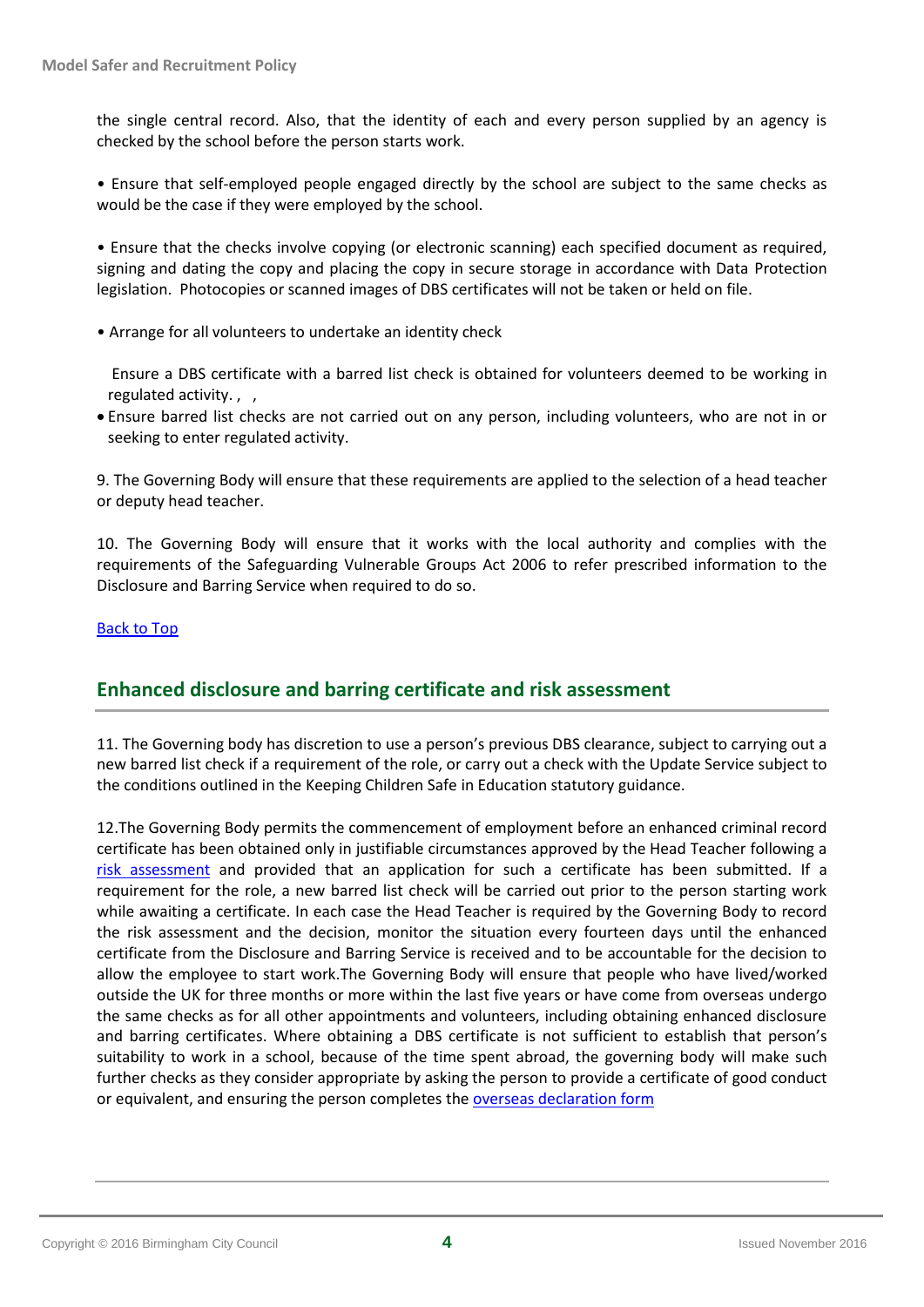## **Positive disclosures**

12. The Governing Body requires the Head Teacher to carry out the appropriate [risk assessment](https://schoolshr.birmingham.gov.uk/irj/portal/hrservices/ASCC-AS-CRB-GUI) in connection with a positive disclosure obtained through a check with the Disclosure and Barring Service.

13. The Governing Body expects the Head Teacher, where appropriate, to take advice from the Authority's LADO Team on a positive disclosure from the Disclosure and Barring Service, or appropriate other persons such as the Authority's Employee Relations Team as necessary and refer the matter to the relevant committee of the Governing Body if advised to do so.

## **General recruitment procedures**

14. Where the Governing Body has delegated its power of recruitment and selection to the head teacher it requires the head teacher to ensure, as far as reasonably practicable, that

- all vacancies, whether permanent or temporary, are advertised externally, unless this would result in displacement of existing staff or there is an urgent need to recruit temporary cover for absent staff, in which cases the head teacher is required to invite applications or expressions of interest from all staff in the school, including existing temporary employees and agency workers. The Governing Body notes that there is a legal requirement to make all such vacancies known to employees on maternity leave and parental leave and to agency workers. It expects details supplied to applicants to include a job description and person specification.
- All advertisements include a statement to the effect that the school "is committed to safeguarding and promoting the welfare of children and young people and expects all employees and volunteers to share this commitment" and a statement that the successful applicant will require an enhanced disclosure from the Disclosure and Barring Service
- every job description includes a statement that the employee is responsible for promoting and safeguarding the welfare of children for whom he or she is responsible or comes into contact
- every person specification includes a clear statement about the requirements for any applicants to demonstrate their suitability to work with children and that this will include motivation, ability to maintain appropriate relationships with children, emotional resilience to challenging behaviour, and attitudes to the use of authority and maintenance of discipline
- unless the Governing Body has adopted another application form complying with the statutory guidance, the school uses the current standard application forms prepared by the local authority or by the relevant faith authorities
- any gaps in education or employment, or discrepancies between information on the application form and references are explored
- at least two job-related written references, including one from the current employer or most recent employer (or training establishment in the case of a newly qualified teacher or school for a young person with no previous employment experience) or most recent employer in respect of employment with children, are always obtained before interviews take place and preferably before short-listing, that relevant questions are asked of the referee and employee in accordance with statutory guidance and any discrepancies are investigated that the assessment of candidates during selection process is properly recorded against the person specification and criteria set for the assessment
- a job is never offered subject to references and that if written references are not available before an interview selection of a candidate is deferred, with the panel adjourning and reconvening when the written references are available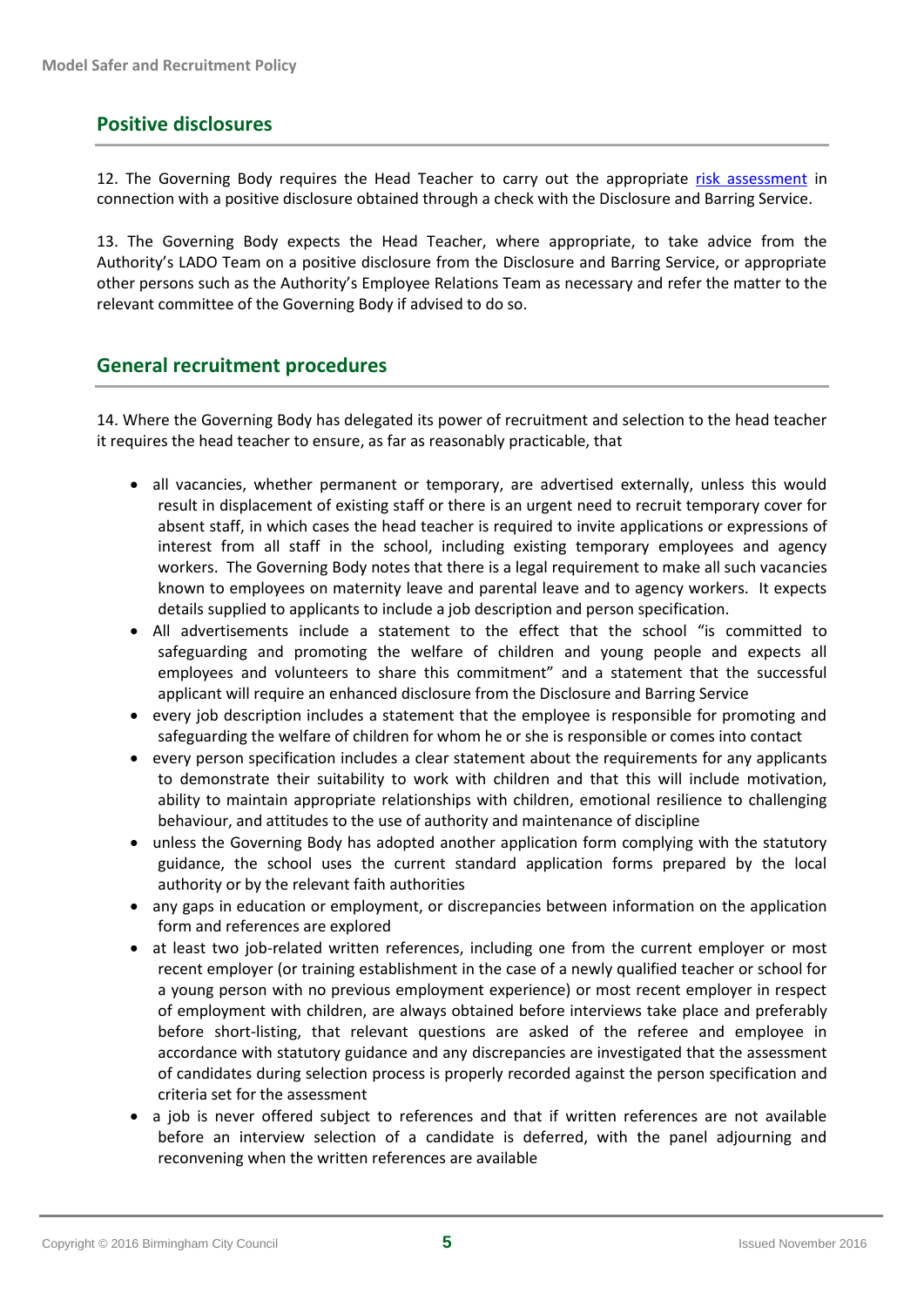- all persons invited for interview are informed in writing of the required pre-employment checks and asked to bring relevant documentation with them on the day of the interview
- choose suitable people, one of whom must have completed the required training in safer recruitment, to interview candidates with the head teacher or on the head teacher's behalf and that the interviews are supplemented by other tasks and assessment as appropriate
- the recruitment and selection process is monitored in accordance with the Governing Body's [policy](http://www.education.gov.uk/search/results?q=equality+duties) on the various equality duties required of schools
- all documentation about the recruitment and selection is retained securely for six months in accordance with data protection legislation, after which papers are destroyed, except for the items relating to the successful applicant
- all necessary relevant documentation for the successful applicant is held within a person's personal file, including:
	- o recruitment paperwork;
	- o two written references;
	- o evidence of right to work signed and dated;
	- $\circ$  where applicable, the Childcare (Disqualification) Regulations 2009 declaration form;
	- o evidence of a completed DBS check (including barred list where appropriate) via a 'snapshot' taken from the eBulk or equivalent system. Photocopies or scanned images of original certificates should not be taken or held on file.
	- o evidence taken from Teacher Services of prohibition, EEA and section 128 checks where applicable;
	- o evidence of pre-employment medical clearance;
	- o completed overseas declaration
	- $\circ$  evidence of qualifications essential to the role.
	- o written confirmation from agencies supplying staff;
	- o and risk assessments pending the outcome of a DBS check to remain on file for the lifetime of the employee.

#### [Back to Top](https://schoolshr.birmingham.gov.uk/cs/Satellite?pagename=SchoolsHR%2FSHR%2FCommon%2FSHRWrapper&SAPEnvironment=EXPGOVSSL&contentID=ASCC-AS-SAFREC-POL&contentType=SHR_Category_C#Top)

15. The Governing Body will also require selection panels for head teachers and deputies and any interviewing panel including governors to follow these requirements.

## **Safer Recruitment Training**

16. The Governing Body will arrange as necessary for some or all governors to undertake the training in safer recruitment specified in the School Staffing Regulations.

17. The Governing Body will follow the requirement in the School Staffing Regulations that at least one member of selection panels for head teachers and deputies and any other interviewing panel including governors has completed the required training in safer recruitment and that if selection has been delegated to the head teacher both the head teacher and any other employee assisting the head teacher with the interviews have completed the required training in safer recruitment.

## **Induction**

18. The Head Teacher is required to ensure that arrangements are made for induction to include in the first week all relevant aspects of the school's child protection policy, including the identity of the school's